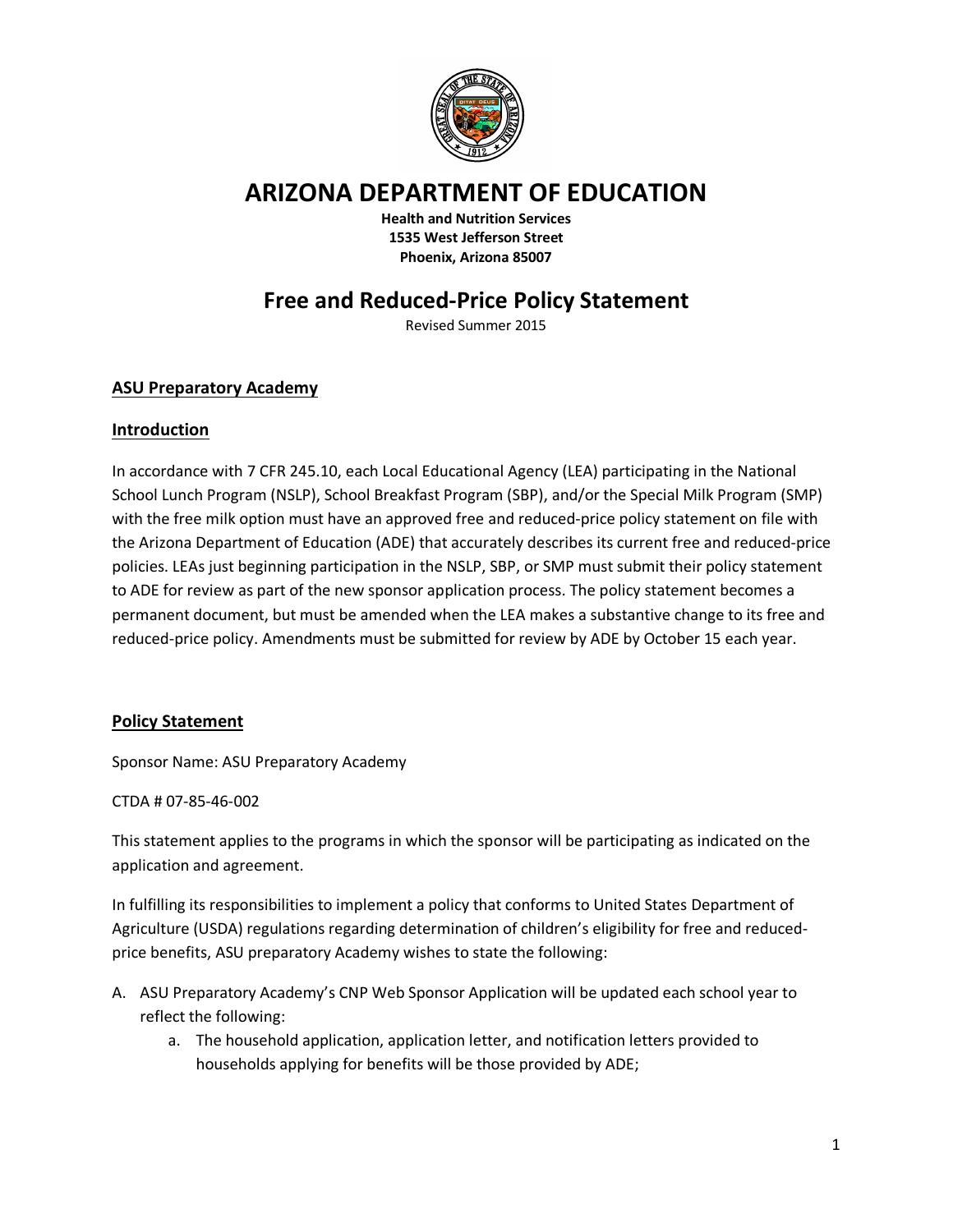- b. And/or a customized household application, application letter, and notification letters have been developed and will be provided to households applying for benefits. Customized applications and letters must be reviewed and approved by ADE prior to use.
- B. Jocelyne Canestrelli Nutrition and Wellness Coordinator is the LEA official that has been designated to make eligibility determinations.
- C. The following direct certification procedures have been implemented:
	- a. Nutrition services runs direct certification on a monthly basis to check if any new students or new to state benefits come up.
- D. The following procedures for accepting applications for benefits have been implemented: ASU Preparatory Academy
	- accepts applications online and on paper.
- E. Eligibility will be determined in accordance with the current Income Eligibility Guidelines (IEGs).
- F. A foster child will be categorically eligible for free meals. A foster child may be included as a member of the foster family if the foster family chooses to also apply for benefits for other children, as including children in foster care as household members can help other children in the household qualify for free or reduced-price meals. If the foster family is not eligible for free or reduced-price meal benefits, this does not prevent a foster child from receiving free meal benefits.
- G. Households with children who are categorically eligible under Other Source Categorically Eligible Programs will be instructed to contact the school for assistance in receiving benefits and to mark the relevant box on the application to indicate their status.
- H. ADE and ASU Preparatory Academy ensure there are no barriers for participation in the NSLP, SBP, and/or SMP for Limited English Proficient (LEP) families and will communicate with parents and guardians in a language they can understand throughout the certification and verification processes.
- I. ASU Preparatory Academy will abide by the hearing procedures set forth in 7 CFR 245.7 and nondiscrimination practices set forth in 7 CFR 245.8.
- J. ASU Preparatory Academy will verify approved free and reduced-price applications by November 15 each year as specified by 7 CFR 245.6(a) using the following procedures:
	- a. On October 1 of the year our software system, (Meals Plus)where we process Free/Reduced applications, automatically pulls applications in random from the pool. We use standard procedures. (Error Prone)
- K. ASU Preparatory Academy will maintain a description of the verification activities as required by 7 CFR 245.6(a)(3)(c).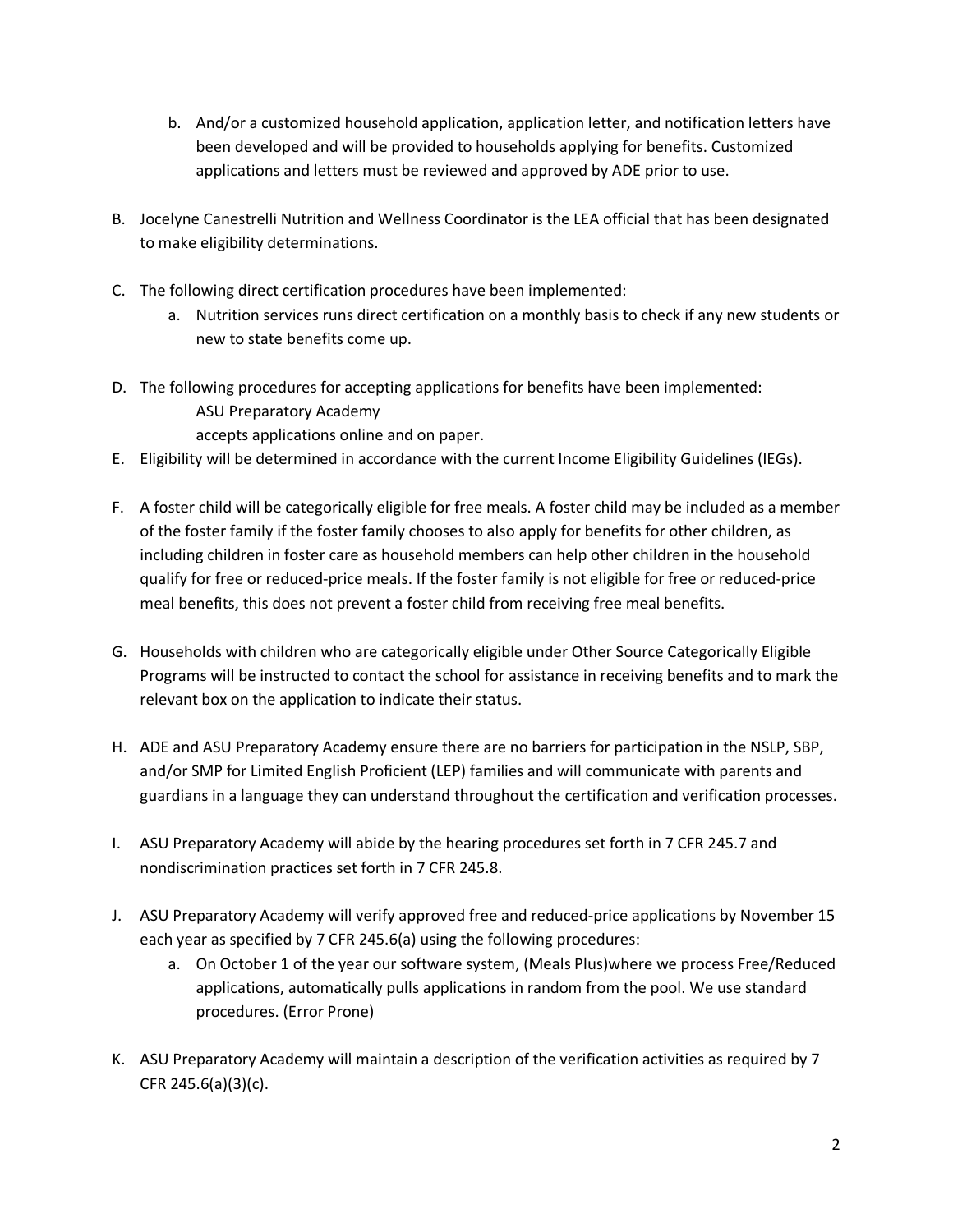- L. ASU Preparatory Academy will submit to ADE a summary report of verification activities performed as required by 7 CFR 245.6(a)(h) by February 1 each year.
- M. The following measures have been taken to prevent disclosure of confidential free and reducedprice eligibility information, as is required by 7 CFR 245.6(f-k):
	- a. Only Jocelyne Canestrelli Nutrition and Wellness Coordinator is allowed to process applications.
	- b. Applications are put in binders and locked in an office
- N. ASU Preparatory Academy has implemented the following policies per site regarding meal charges:
	- a. Students must have the necessary funds on their account to make a purchase. Our software system is designed to count the first complete meal in a serving period as reimbursable, anything more is considered either a la carte or non-reimbursable.
- O. When more than one lunch, breakfast, or type of milk is offered which meets the requirements of 7 CFR parts 210.10, 220.8 or 215.2, children eligible for free or reduced-price benefits will have the same choice of meals and/or milk that is available to those children who pay the full price for their meals and/or milk. To prevent overt discrimination of children receiving free or reduced-price meals, the following methods of collecting payment from children paying the full- or reduced-price of the meal will/will NOT be implemented:
	- a. All students must make payment to their accounts either in the office or online. They are then able to purchase meals/items out of their meal accounts regardless of meal benefit statue. We do not allow students to carry a negative balance.
- P. When selling competitive foods during a meal service, the following practices will be implemented to prevent overt identification of the children receiving free or reduced-price meals:
	- a. ASU Preparatory Academy not serve competitive foods during the school day. Vending machines are only on and available outside of school hours. When students pick up a la carte items, our cashiers encourage the student to pick up the necessary components of a reimbursable meal.
- Q. ASU Preparatory Academy notify the public through a public/media release which will be provided to applicable local media, unemployment offices, and major employers contemplating large layoffs in the attendance area of its schools. The release will include the name(s) of the school(s) approved to operate the NSLP, SBP, and/or SMP in CNP Web, Income Eligibility Guidelines (IEGs) for free and reduced-price meals, and other information required to be contained in the letter to households. A copy of the public/media release which will be used is attached to this statement.

#### Jocelyne Canestrelli

Nutrition and Wellness Coordinator (Signature)

ASU Preparatory Academy